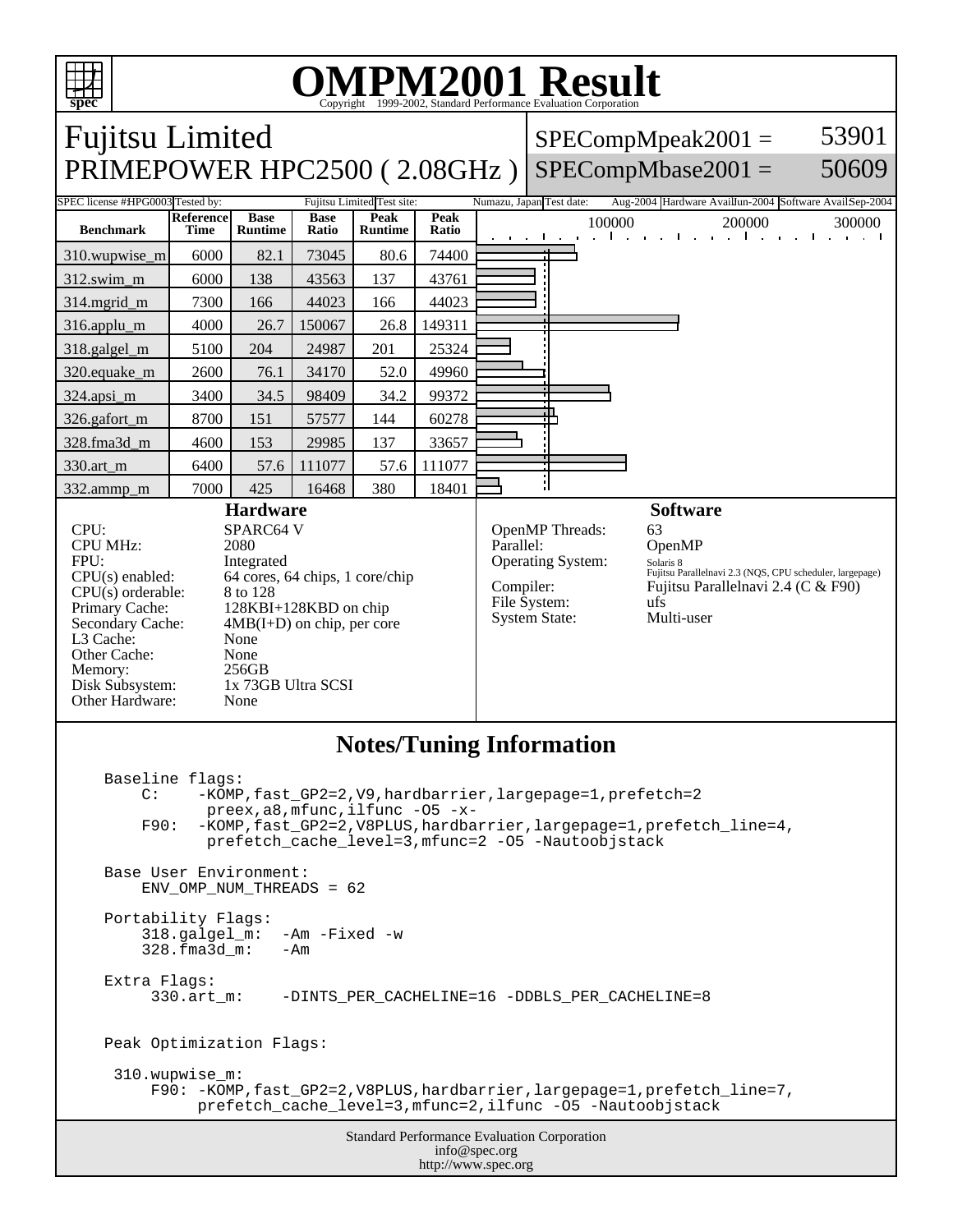```
spec
                             OMPM2001 Result
                             Copyright 1999-2002, Standard Performance Evaluation Corporation
Fujitsu Limited
PRIMEPOWER HPC2500 (2.08GHz)
                                                     SPECompMpeak2001 =SPECompMbase2001 =53901
                                                                                     50609
SPEC license #HPG0003 Tested by: Fujitsu Limited Test site: Numazu, Japan Test date: Aug-2004 Hardware Availun-2004 Software AvailSep-2004
                       Notes/Tuning Information (Continued)
       312.swim_m: 
           F90: -KOMP,fast_GP2=2,V9,hardbarrier,largepage=1,prefetch_line=7,
                prefetch_cache_level=3,mfunc=2 -O5 -Nautoobjstack
       316.applu_m:
           F90: -KOMP,fast_GP2=2,V8PLUS,hardbarrier,largepage=1,prefetch_line=4,
                prefetch_cache_level=3,mfunc=2,bcopy -O5 -Nautoobjstack
       318.galgel_m:
           F90: -KOMP,fast_GP2=2,V8PLUS,hardbarrier,largepage=1,prefetch_line=4,
                prefetch_cache_level=3,mfunc=2 -x70 -O5 -Nautoobjstack
       326.gafort_m: 
           F90: -KOMP,fast_GP2=2,V8PLUS,hardbarrier,largepage=1,prefetch_line=4,
                prefetch_cache_level=3,mfunc=2 -O5 -Nautoobjstack
                -Kunroll=4
       328.fma3d_m: 
           F90: -KOMP,fast_GP2=2,V8PLUS,hardbarrier,largepage=1,prefetch_line=6,
                prefetch_cache_level=3,mfunc=2 -O5 -Nautoobjstack
                -Kcommonpad=8,prefetch_infer
       332.ammp_m: 
           C: -KOMP,fast_GP2=2,V8PLUS,hardbarrier,largepage=1,prefetch=2,preex
     Alternate sources:
     Add critical region around update of linked list in parallel loop.
      Compulsory src.alt available as ompm-purdue1-20040324.tar.gz
     Used for 330.art_m base and peak.
      Peak sources:
      SPEC OMPL2001 source for 32bit systems modified for SPEC OMPM2001.
     Available as ompl src.alt in the SPEC OMP v3.0 release.
     Used for 316.applu_m, 320.equake_m, 324.apsi_m, 326.gafort_m, and 328.fma3d_m.
      System tunables:
          /etc/system:
              set shmsys:shminfo_shmmax=2147483648
              set shmsys:shminfo_shmmni=256
              set shmsys:shminfo_shmseg=256
              set autoup=172800
              set memscrub_period_sec=345600
          /etc/opt/FJSVpnrm/lpg.conf:
              JOB=192G,SHMSEGSIZE=2048M
          /etc/opt/FJSVpnrm/cpursc.conf:
              CPU_USE=0:0
          NQS:
              Per-process data size limit = UNLIMITED
              Per-process permanent file size limit = UNLIMITED
              Per-process memory size limit = 128 gigabytes
              Per-request memory size limit = 128 gigabytes
              Per-process number of cpus limit = 63
              Per-process stack size limit = 4 gigabytes
              Per-process CPU time limit = 2147483646.000
```
 Submitting the runspec to NQS: Run the qsub command with the following sh script.

Execution mode = SImplex

Jobclass = 0

Standard Performance Evaluation Corporation info@spec.org http://www.spec.org